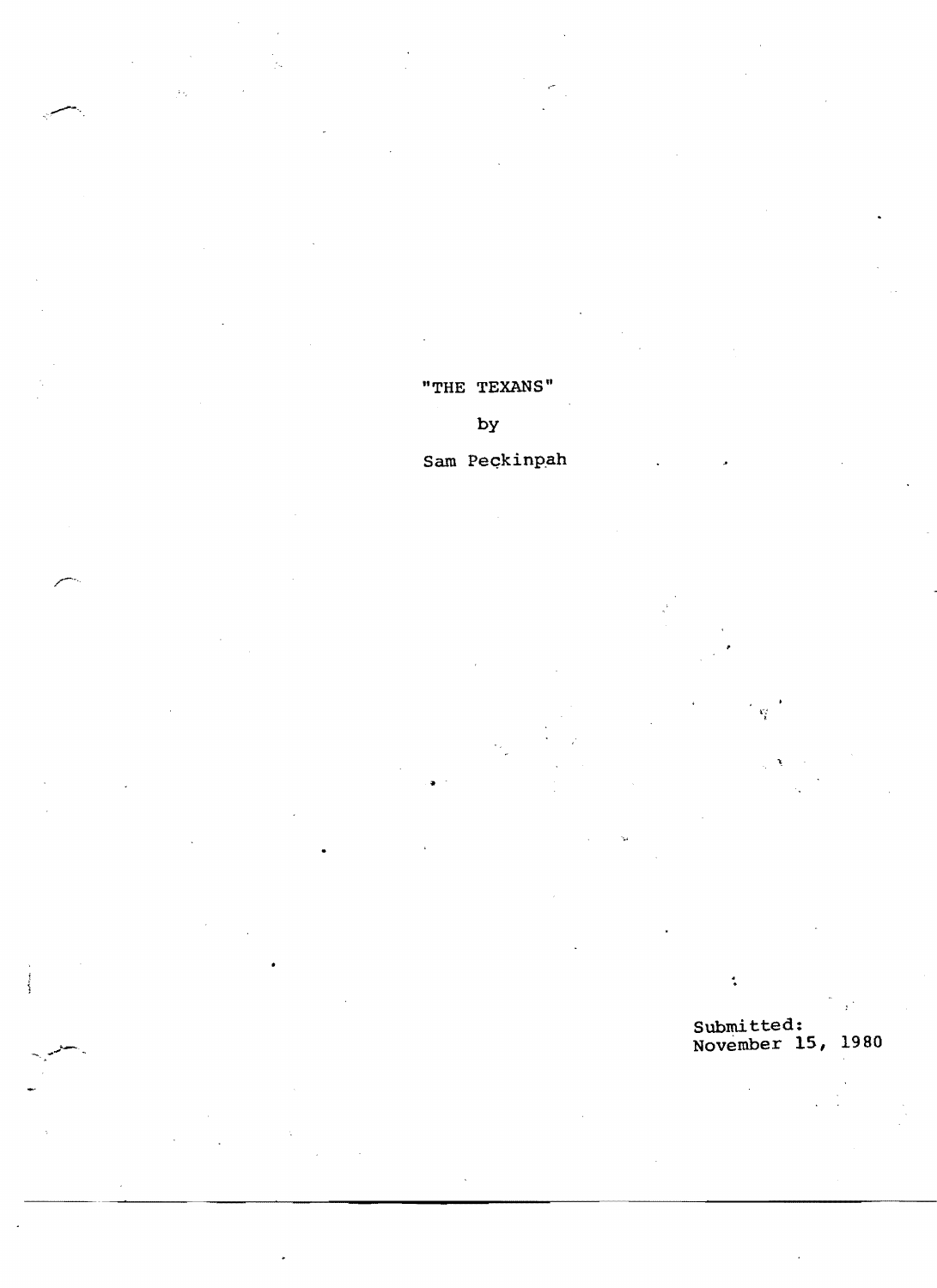## THE TEXANS

EXT. - HOLLYWOOD - GRAUMAN'S CHINESE THEATRE - A SERIES OF  $ANGLES - (NIGHT)$ 

ON THE MARQUEE:

FOUR STARS ABOVE THIS TITLE

SPECIAL PREVIEW

## THE TEXANS

OTHER TITLES BELOW - INCLUDING TWO UNKNOWNS - This must be a very special preview indeed, as:

THE CROWD, WAVING THEIR TICKETS, LITERALLY FIGHTS THEIR WAY TO THE THEATRE DOORS AND THROUGH THEM. Forcing their way past the:

BOX OFFICE WINDOW - SOLD OUT!

AT LEAST ONE NATIONAL AND TWO LOCAL T.V. UNITS are fucking things up  $-$  as usual  $-$  the media is in fine form. Beth White is anchorman for Channel 13.

THE CHIEF DOORMAN LOOKS AT HIS WATCH: 8:59 P.M.: The doorman blows his whistle, and:

HIS TASK FORCE OF USHERS begin forcing all the doors closed more than:

A FEW DIEHARDS RESIST - KICKING AND SHOVING - PUNCHING UNTIL A:

GOOD FIGHT STARTS WITH LONG HAIRS, BUBBLE GUMMERS AND THE TUXEDOS JOINING TOGETHER - PUNCHING OUT THE USHERS AND SECURITY GUARDS.

THE POLICE ARRIVE AND BEGIN BREAKING IT UP.

INT. - THEATRE LOBBY - A SERIES OF ANGLES - (NIGHT)

PEOPLE ARE RUNNING THROUGH THE LOBBY INTO THE THEATRE - the doors slamming shut - the:

CLOCK ON THE WALL HITTING NINE - HOUSE LIGHTS BEGIN TO DIM AS:

POPCORN COUNTER AND SOFT DRINK CONCESSIONS ARE SNAPPED SHUT.

 $INT. - THEATRE - A SERIES OF ANGLES - (NIGHT)$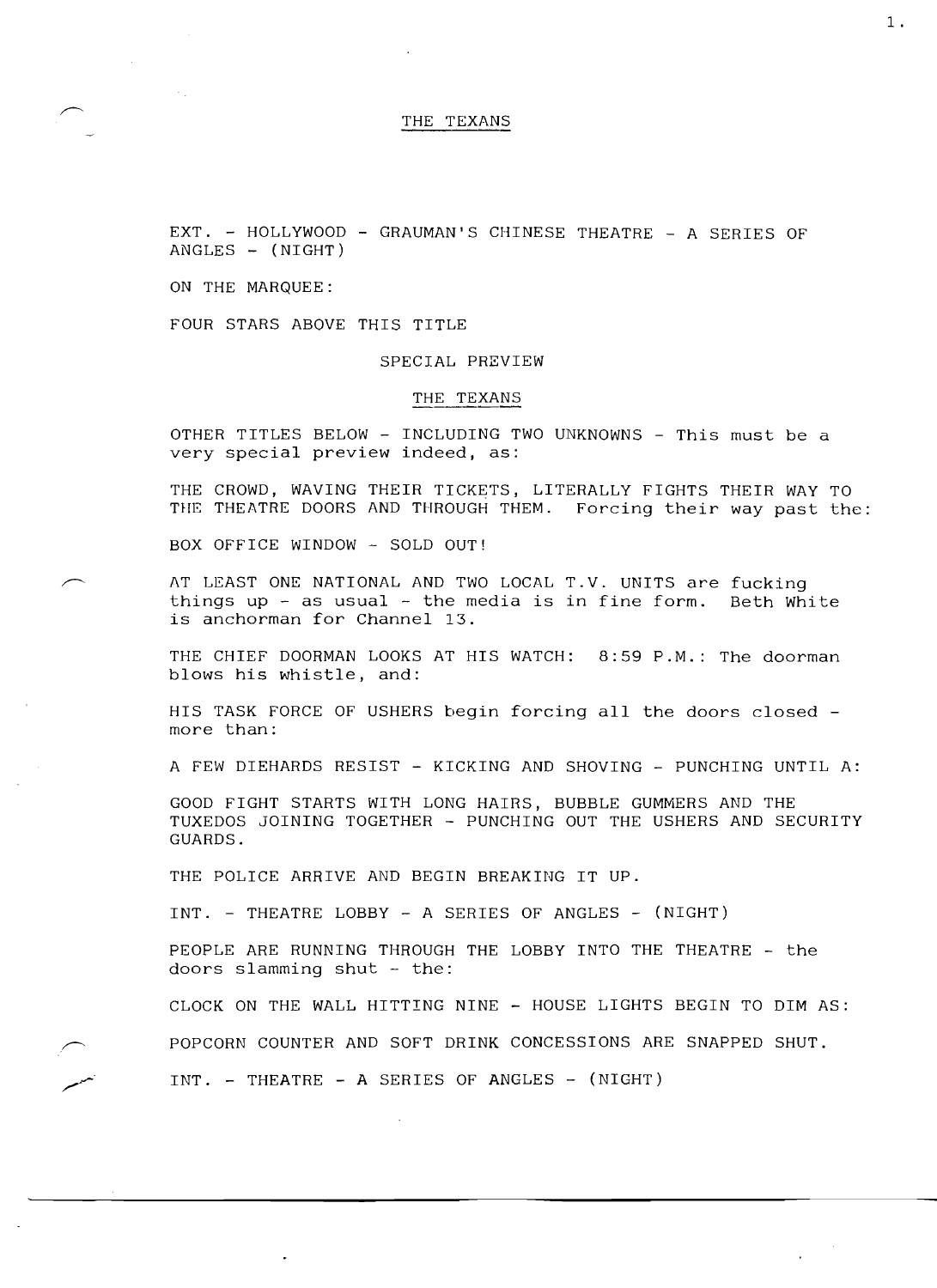#### THE LIGHTS DIM FURTHER AS:

LATECOMERS RUSH TO FIND THEIR SEATS - the house is packed.

THE SCREEN IS AS BIG AS CAN BE HAD AND THE SOUND IS AS EFFECTIVE as can be made - to create the effect of pulling the audience into the screen without their being conscious of the technical effects used to do so.

THE AUDIENCE IS A STRANGE MIXTURE OF TUXEDOED EX-STUDIO HEADS their replacements in blue jeans - the last of the beat generation who have forgotten Kerouac.

Grandfathers in cowboy boots, patent leather and lace, old timers, stars, new agents and:

The other variations of animal and insect life that are representative of an industry that provides entertainment for millions upon millions of human beings.

A small town group of staunch, believing, incompetent blood suckers and their sometimes talented - mostly spaced out victims special clients - even stars.

All have one thing in common - their delight in the taste of somebody's failure and it is here tonight. Hardly noticeable are:

TWO YOUNG PEOPLE HANDCUFFED TO PLAIN CLOTHESMEN.

A few words of the audience can be understood during the rush to find seats.

"The odds were a thousand to one they would never make it."

Another voice. "They didn't. They just ripped off the corporate structure - Melcnick style - in front."

"So they drop eighty million and don't even wonder what pocket it came from."

"Who the hell really put up the completion bond?"

Another voice. "First it wasn't the fucking D.A.R. and second it ain't complete and you can bet your sold out first artist's ass on that."

## SUDDENLY:

THE THEATRE IS IN DARKNESS - after a long moment: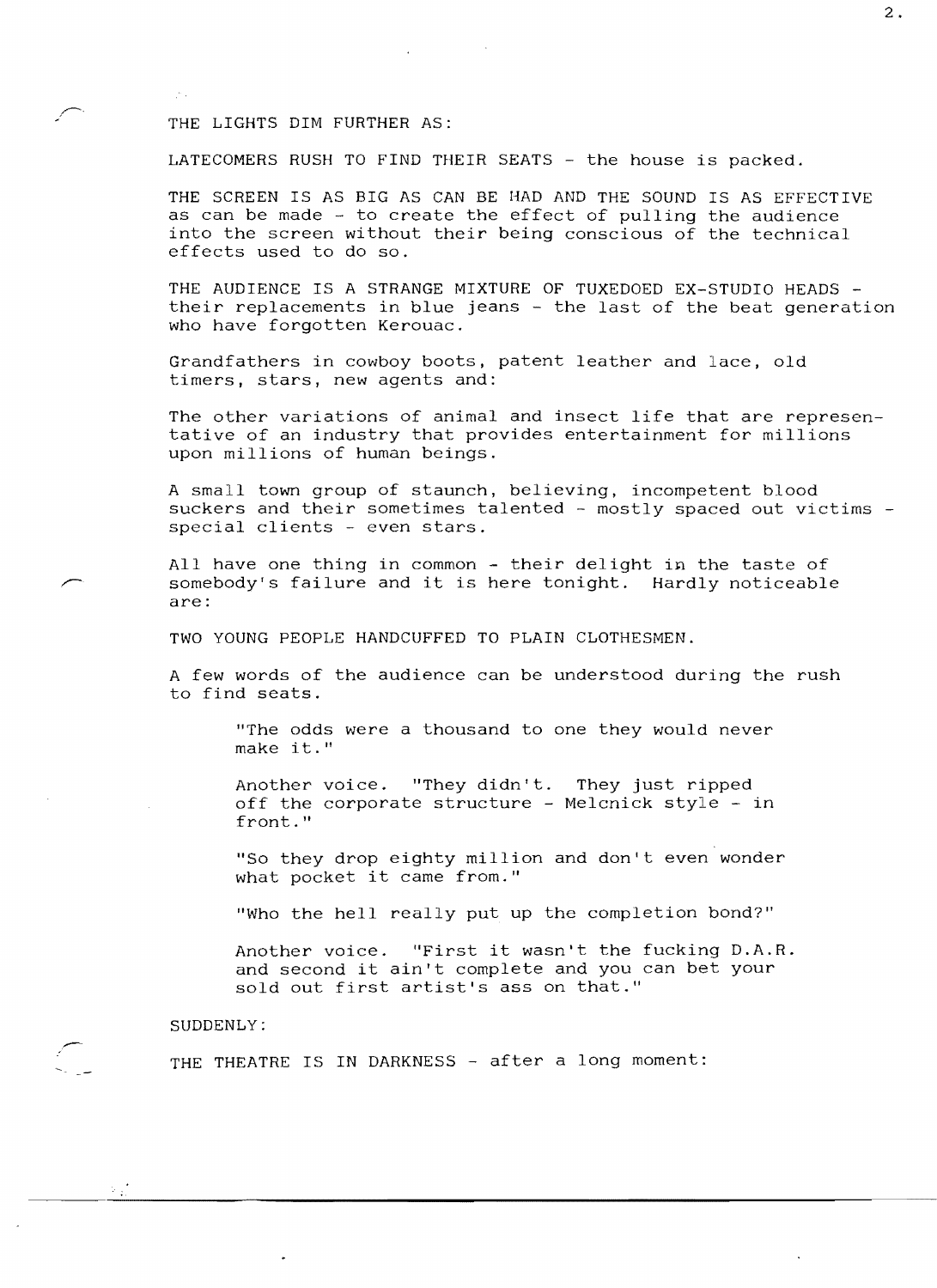THE EXIT LIGHTS SNAP OUT AND THE THEATRE IS COMPLETELY BLACKED OUT.

THE CROWD REACTS, AND THEN BECOMES MORE AND MORE QUIET - finally talking in whispers. A full minute goes by and there is no picture or sound.

THE AUDIENCE QUIETS COMPLETELY AND A STRANGE TENSION BEGINS TO BUILD  $--$  A cough is hushed as the audience reaches the breaking point.

THEN:

THE SOUND OF A MATCH STRIKING A ROCK - ROCKS

THE THEATRE LIKE A BOLT OF THUNDER AND:

A TINY FLICKER OF LIGHT APPEARS ON THE GIANT SCREEN AND DISAPPEARS almost instantly.

THE AUDIENCE WAITS FOR MORE LONG SECONDS - THEN THE:

SOUND OF A MATCH BEING STRUCK EXPLODES AGAIN AND IT:

LIGHTS - ILLUMINATING A SMALL PORTION OF THE SCREEN. JUST ENOUGH TO OUTLINE THE FACE OF A:

YOUNG COMMANCHE WARRIOR CROUCHED OVER A TINY PILE OF MESQUITE AND PINION TWIGS - At the touch of the match the:

TWIGS IGNITE AND WITH THE GROWING LIGHT OF THE FLAME ANOTHER

WARRIOR IS OUTLINED CROUCHING ON THE OTHER SIDE OF THE FIRE.

The two young men are dressed in breech-clouts and nothing else except the amulets they wear on rawhide thongs around their neck. From the amulets they take:

PIECES OF SACRED OBJECTS (FEATHERS, LEAVES, HAIR, DRIED SKIN -FUR), and throw them on the growing flame - as the objects catch and the smoke builds they:

LEAN FORWARD AND BREATHE IN DEEPLY -

THE FIRE FLAMES TO ITS PEAK AS THE SUN'S RAYS BEGIN TO HIT THE DISTANT MOUNTAINS and the screen begins to lighten.

THE YOUNG MEN RISE AND FACE THE EAST WITH THEIR ARMS OUTSTRETCHED GIVING COMMANCHE HOMAGE TO THE RISING SUN.

TWO OTHER MEN BECOME VISIBLE WITH THE GROWING LIGHT. ONE INDIAN AND ONE WHITE. BOTH OLD - BOTH SCARRED - SHOWING IT.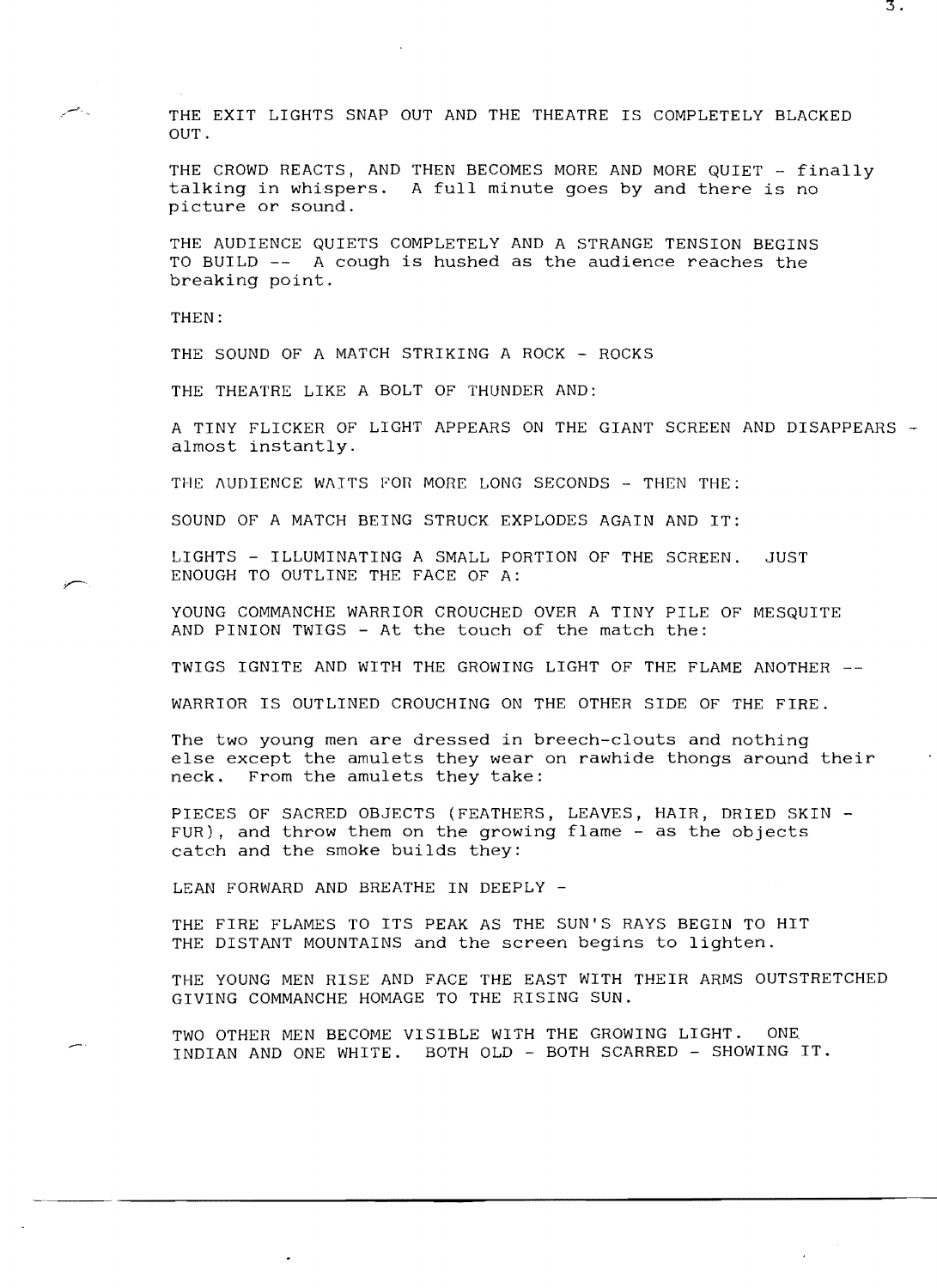But nothing can conceal the inner strength of these life-long enemies and brothers who have spilled each other's blood and saved each other's lives for too many years.

Neither has ever bent to the implacable will of the other and that has become a strange bond - and like a bond is their mutual<br>respect. Matched only by their savage determination to fight Matched only by their savage determination to fight each other and what each stands for to the bitter end. For with the respect they sare for each other, each is a savage competitor and they recognize  $-$  as brothers will  $-$  they are still adversaries.

BOTH MEN HOLD A HEAVY DIAMOND BACK RATTLESNAKE - each over five feet. Both reptiles, held in their folded arms, are passive.

BOTH STAND IMMOBILE - NOTHING MOVES - THEIR FATHERS - THE REPTILES - a moment frozen in time. THEN:

THE RATTLER HALF COILED AROUND TOM'S SHOULDER ATTEMPTS TO STRIKE -SLIPS - can't - starts to coil itself around his shoulders and arm again - but slowly slides down his arm and as his tightening coil begins to slip: STRIKES! HANGING FOR A MOMENT FROM THE OUTSTRETCHED ARM PUMPING POISON INTO THE ARM ABOVE THE WRIST then drops from its own weight - leaving a fang in young Tom's arm - and begins

TO COIL AT HIS BARE FEET - preparing to strike again.

(Intercut with the above and the following action)

THE OTHER RATTLER INCHES AWAY FROM GATO'S LEG - REACHES THE POINT OF STRIKING:

AND DOES  $-$  BUT IN THE SPLIT SECOND BEFORE THE REPTILE MOVES  $-$ 

THE COMMANCHE JERKS UP HIS LEG.

THE SNAKE, MISSING, IS STRETCHED OUT FOR A HALF SECOND - long enough for:

GATO'S HEEL TO SLAM BEHIND ITS HEAD AND PIN IT to the rock. In the same motion - he reaches down and throws it at:

THE ELDER TRANTON WHO CATCHES IT IN MID-AIR AND LAUGHING SPINS IT OVER AND OVER HIS HEAD AND SENDS IT spinning through the air to:

BEAR KNIFE WHO LIFTS HIS BLADE AND CATCHING THE RATTLER ON ITS POINT FLIPS IT TOWARD YOUNG TOM - BUT:

IT LANDS ON TOP OF THE SNAKE AT TOM'S FEET AS IT PREPARES TO STRIKE HIS BARE LEG...

THE TWO SNAKES WRITHE - STRIKING OUT BLINDLY - TRYING TO COIL AND: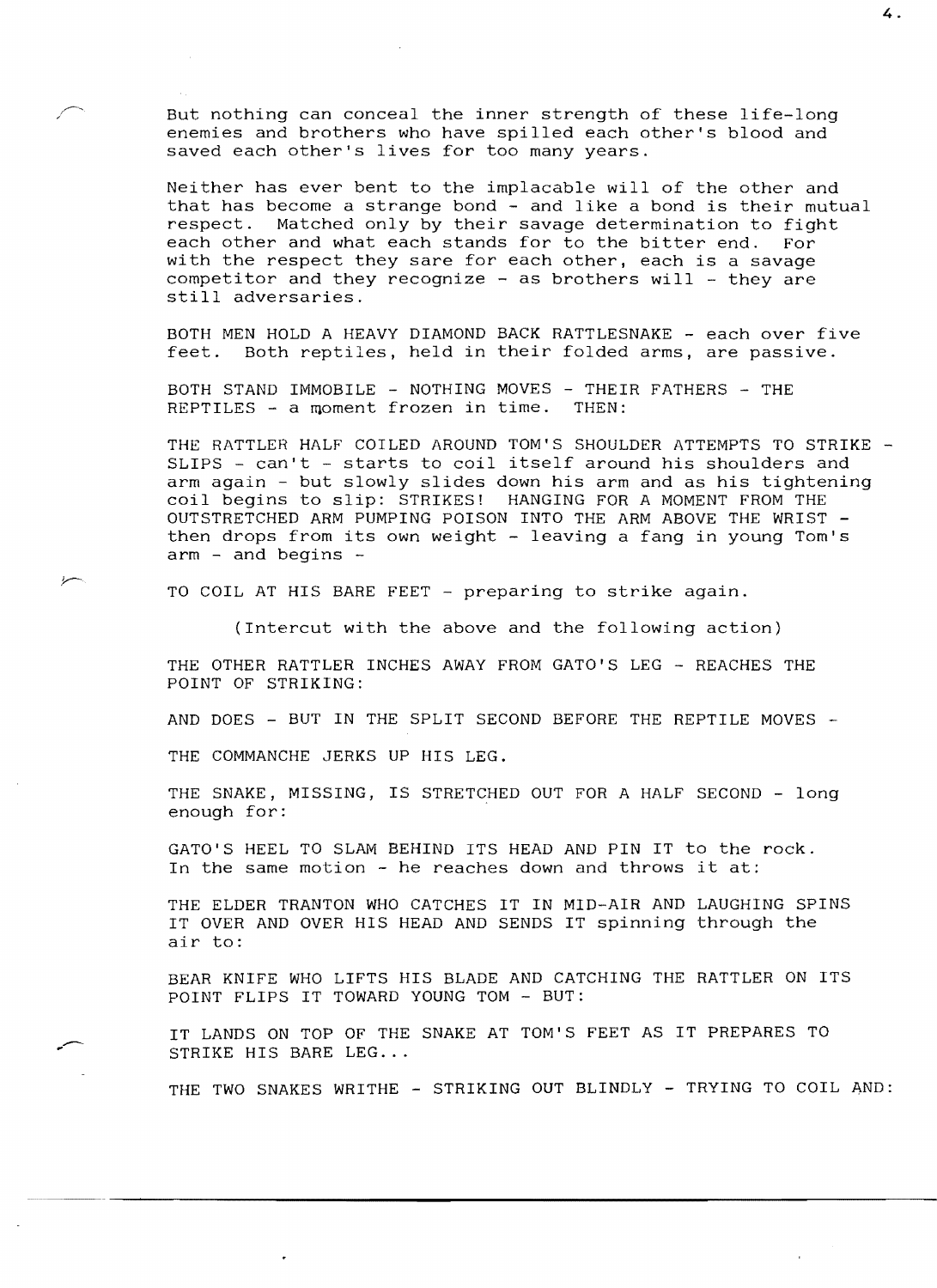TOM REACHES DOWN INTO THE TWISTING MESS - picks up both just behind their heads and throws them over his shoulder

THE INSTANT HE DOES:

GATO IS AT HIS SIDE RIPPING OFF HIS AMULET USING THE RAWHIDE THONG and a piece of still burning mesquite from the fire to form a tourniquet above the wound. Before he can finish:

BEAR KNIFE AND TRANTON HAVE REACHED THEM.

CASE PICKS YOUNG TOM UP AND CARRIES HIM TOWARD THE shade of a live oak as:

BEAR KNIFE SLICES INTO THE BITE crossing four ways and before Case can lower his son to the ground -

THE OLD INDIAN IS SUCKING AND SPITTING OUT MOUTHFULS OF POISON AND BLOOD. Then Gato takes Bear Knife's place sucking and spitting.

BEAR KNIFE STANDS - CALLS SHARPLY IN COMMANCHE AND A:

GROUP OF WOMEN - SOME WHITE - MOST ARE COMMANCHE - (Possibly Tranton's wife or daughters)

AND MIXED BREEDS - COMMANCHE - MEXICAN - TEXAN - (Possibly Quanna Parker's blood is moving around)

WITH YOUNGER MEN AND BOYS

AND YOJNG WOMEN COME RUNNING THROUGH THE BUCK BRUSH AND CHAPARRAL THAT SURROUNDS THE CLEARING...

ONE YOUNG GIRL IN PARTICULAR STANDS OUT - AND HESITATES A MOMENT BEFORE RUNNING HEADLONG TO YOUNG TRANTON. THIS IS LUPITA - SISTER OF GATO - DAUGHTER OF BEAR KNIFE - She is beautiful without being pretty. Her will and inner strength are the heritage of her father - the color and bone structure resembles the past touch of Spanish blood.

The women take charge of sucking the wound and preparing a poultice for the wound.

GATO SQUATS - INDIAN STYLE - BESIDE TOM - THEY GRIN AT EACH OTHER AS LUPITA LIFTS TOM'S HEAD INTO HER LAP so he can drink from the gourd that she holds. They are not strangers.

TOM DRINKS - TRYS NOT TO GAT - fails - spits it out. Gato takes the gourd - drinks - then grinning hands it back to Tom who smiles with hatred and through grinding teeth empties the gourd.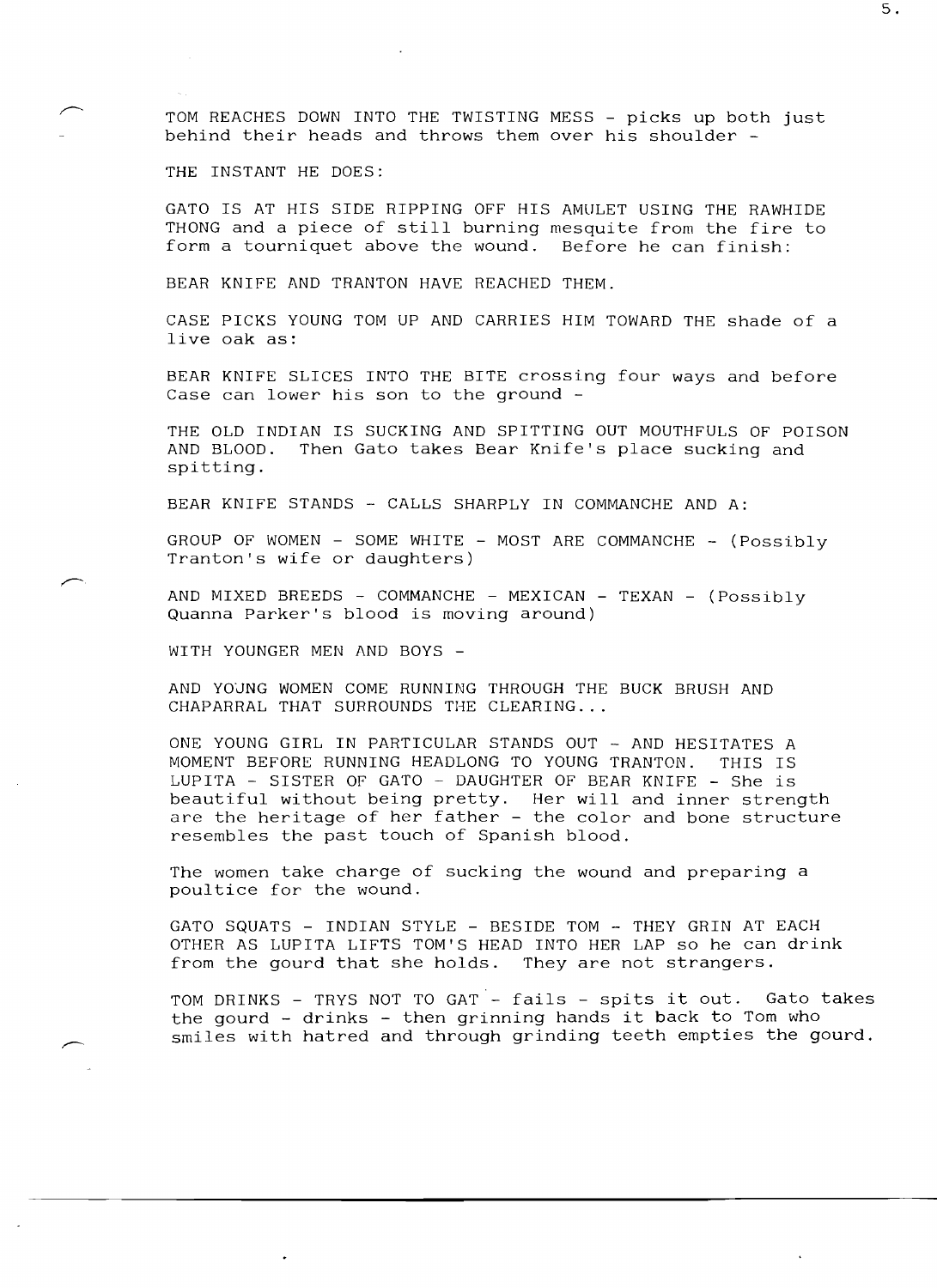## $EVERYONE$  IS PLEASED - NOW HE WILL LIVE.

GATO CUTS HIS ARM IN THE SAME PLACE THAT TOM received his wound and pushing away the poultice that is now being applied by the oldest of the Commanche women, presses his bloody arm against Tom's wound - Lupita loosens the tourniquet for a moment - then tightens it again.

NOTE: (The conversation held by the Commanches and the Trantons will be a combination of broken English - Spanish - plains dialect and Commanche).

> GATO Now we are blood brothers of the rattlesnake.

CASE TRANTON AND BEAR KNIFE LOOK BRIEFLY AT EACH OTHER AND THEN MOVE AWAY. Finally sitting on the ground - Indian style giving each other time to think - scratching marks in the sand as they try and figure how to handle what is coming next -FINALLY:

> BEAR KNIFE So now I have a son. What shall his name be? Brother to the snake? Or Rattle Head?

> > CASE

And I will have a daughter who will be called: She Who Makes The Flesh Rise.

BEAR KNIFE TURNS, EYES COLD.

BEAR KNIFE Her name is Lupita. What flesh...

CASE TRANTON (grinning) Any flesh that a man has - you rotten old back-stabbing chicken shit son of a bitch. Except for that withered strip of frog skin you carry between your broken up bend old coyote legs - or has it dropped off yet?

Bear Knife, apparently deeply insulted, almost beyond anger has to turn away to stop his grin.

> BEAR KNIFE And you  $-$  you ancient whey (Spanish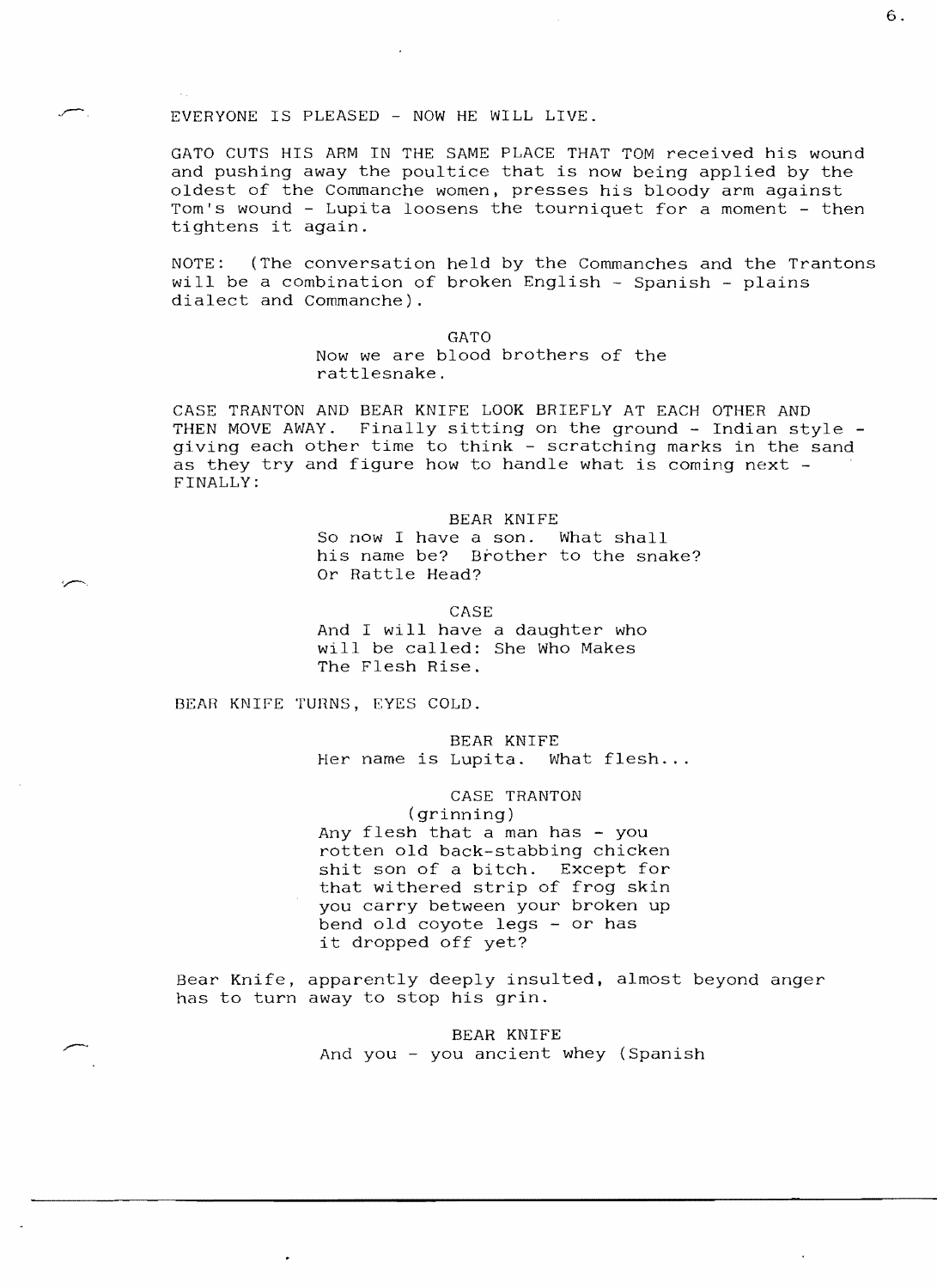BEAR KNIFE (cont.) for castrated bull or ox). The sack you carry holds only dust of Huevos (eggs) gone for 20 years.

# CASE TRANTON

(laughing) So we are to share a grandchild. We have become a family.

## BEAR KNIFE

Yes, there will be times we are a family and times we will fight side by side - yet our battles will come again for you - and for me - for there can be no change between us.

## TRANTON

(after a long moment) No - there will be no change until you and your people make peace.

## BEAR KNIFE

Not while your longhorns eat the grass that belongs to the buffalo. Your people have killed our life and left it to rot taking only the tongue and hide when you kill the buffalo - you are killing me my people (then: )

We will not stop fighting for our life

(then: )

Enough of that - we should be proud of our sons.

## TRANTON

We are.

### BEAR KNIFE

The house you built - that stands on Commanche land - that on the west side of the river - I give to you and your son.

TRANTON

And your daughter.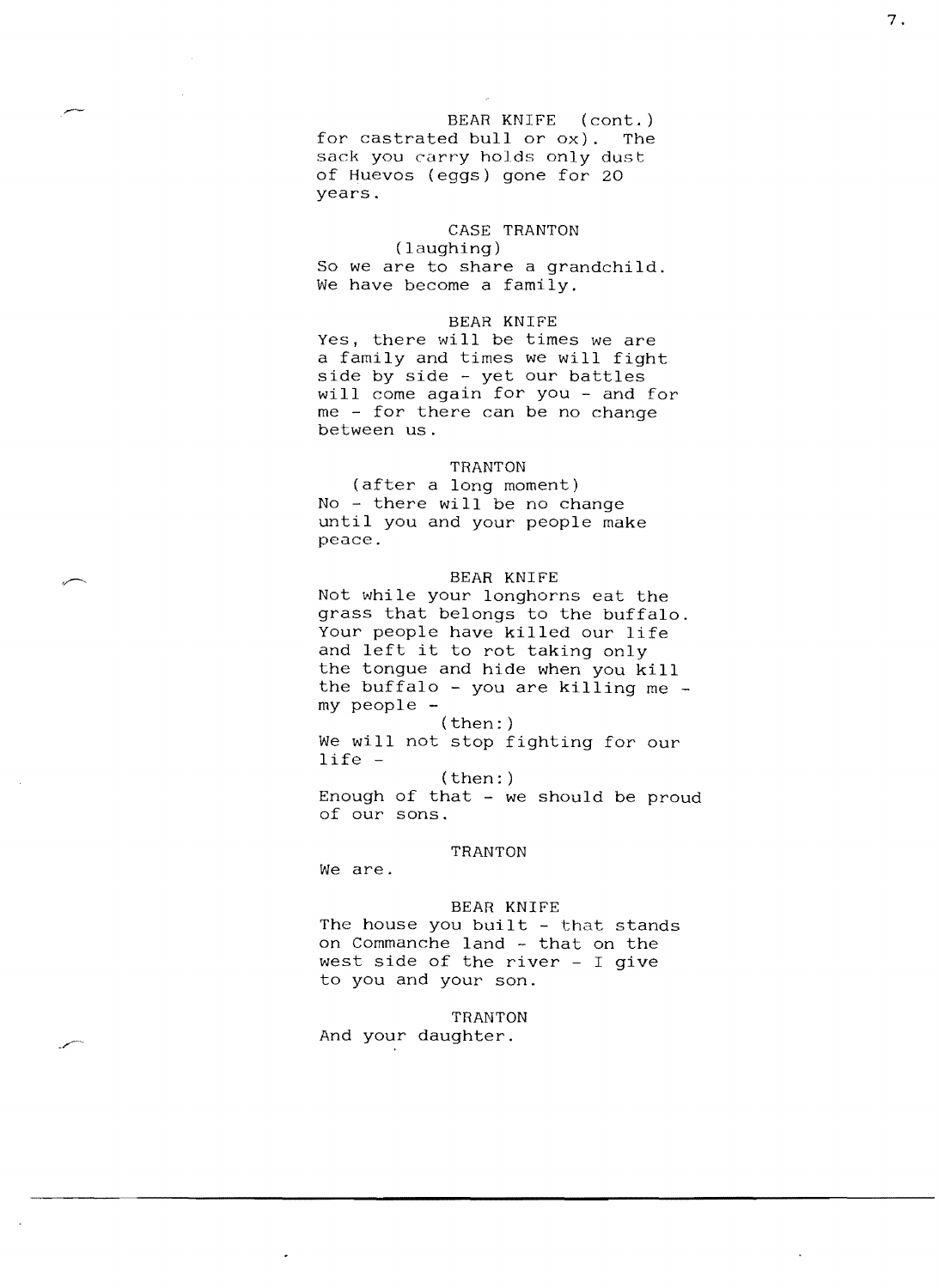### BEAR KNIPP.

You cross our land with your cattle or your horses - then we will begin to kill each other once again.

### TRANTON

(after a long moment) And our children and their children

## BEAR KNIFE

(shrugs) They will grow strong - strong enough to fight us - what we are our ways - our lives - are dying. My life is ending as is yours. They will see this - watch and help it to happen...

CASE

If they become our enemies as their children will become theirs

## BEAR KNIFE

(after a moment) No one will remember what we are. No - there will be nothing left but scratches in the sand and stories that someone will hear walking over a buried campfire (his voice changing) ON THIS LAND OF MY PEOPLE. (then with quiet fury) And it will be you - your people who killed us.

CASE TRANTON Would you kill my son?

BEAR KNIFE Not before I kill you.

There is a moment of silence as they look at each other - then with almost an imperceptable nod both have:

KNIVES IN THEIR HANDS.

THE FIGHT - A SERIES OF ANGLES

THEY BEGIN. BOTH ARE VERY QUICK AND AGILE AND EXTREMELY STRONG FOR THEIR AGE.

THEY FIGHT - STAB - SPIN - THRUST - PARRY - AN EVEN MATCH IN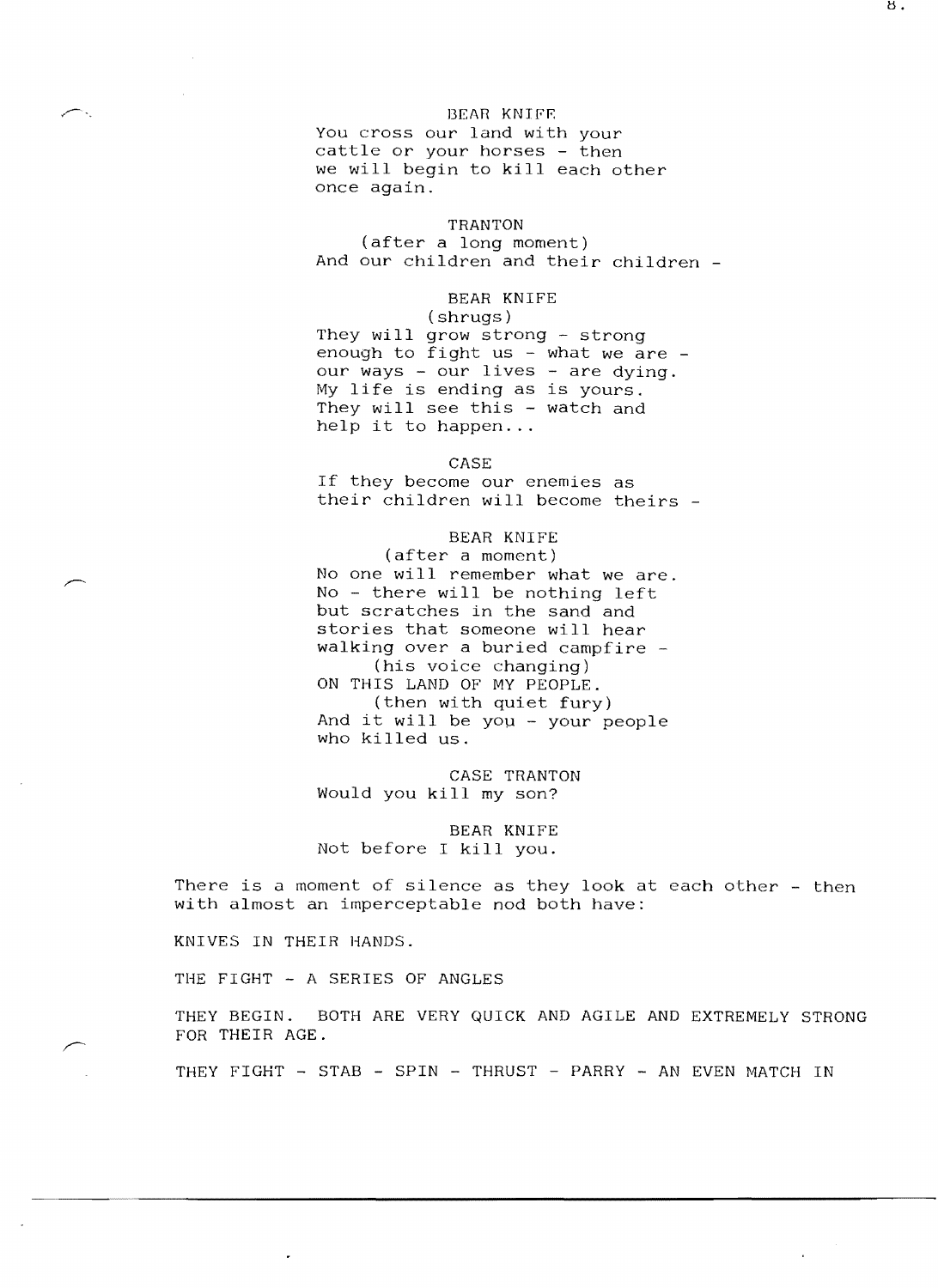## DEADLY EARNEST.

BLOOD IS DRAWN AGAIN AND AGAIN - not too serious - to be fatal  $$ or near fatal - but:

LUPITA - GATO - ALL THE WOMEN AND YOUNG MEN stand frozen eyes riveted to the fight - trying not to show their deep concern and fear.

YOUNG TOM RISES - leaning weakly against the tree - his head sags back on the trunk of the oak - watching as:

BEAR KNIFE DUCKS ASIDE AND UNDER - A CROSSING SLASH BY TRANTON THEN SPINS AND COMES IN LOW AND FAST.

TRANTON IS A BIT SLOW IN TURNING and for a moment it looks like he will be open for a fatal wound when:

A TWISTING ROCK SUDDENLY HALF TRIPS THE OLD COMMANCHE AND IN A SECOND...

TRANTON HAS HIM PINNED - HIS KNEES ON THE INDIAN'S WRISTS.

BEAR KNIFE LOOKS UP AT TRANTON - THEN AT ALL HIS PEOPLE. FINALLY TURNS HIS HEAD TO LOOK AT YOUNG TOM AND GATO. TOM STILL LEANS AGAINST THE TREE. PITA AND GATO ARE STANDING on either side of him. Bear Knife looks steadily at them as he does the older Tranton. Gato and Tom answer the look of Tranton and Bear Knife by giving:

THE CLASSIC THUMBS DOWN VERDICT.

TRANTON INSTANTLY RAISES HIS KNIFE AND PLUNGES IT DOWN TOWARD BEAR KNIFE'S NECK!

THE KNIFE GOES THROUGH - HALF OF THE OLD MAN'S EAR. TRANTON RAISES THE KNIFE AGAIN AND DRIVES IT HOME - cutting the ear again leaving a clean but somewhat bloody notch. Tranton stands up wiping his blade on his legging.

A SERIES OF ANGLES

AS ALL REACT - AND NOT PASSIVELY. Laughter - whoops - hollers warwhoops. The clearing is filled with excitement - no one is dead and it was a great fight.

BEAR KNIFE SITS UP FURIOUS - CURSING TRANTON IN EVERY language that he knows - slows down finally:

> BEAR KNIFE In one month I will kill you or die. You cannot put a mark on me like one of your fucking cattle.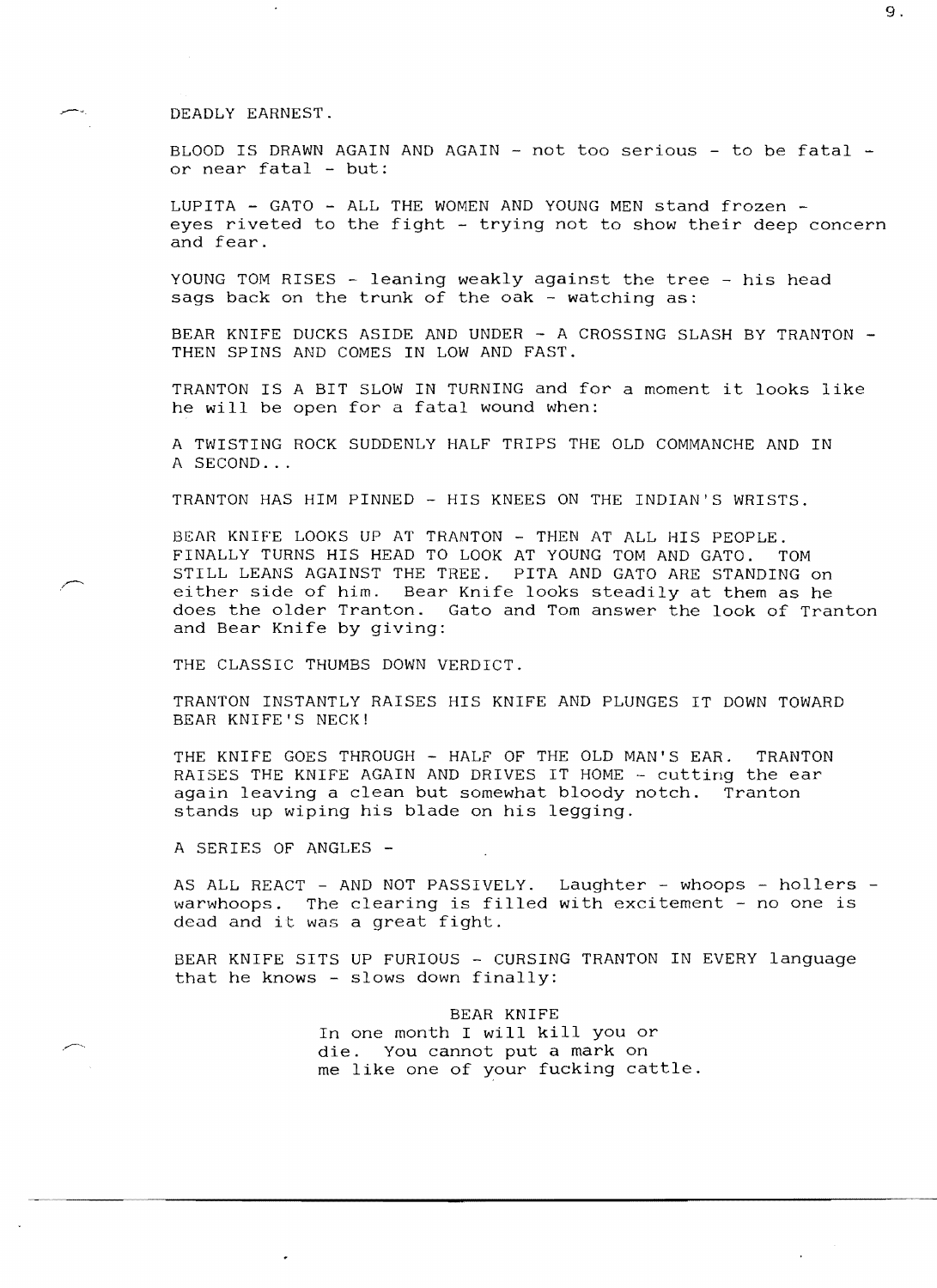BEAR KNIFE (cont.) (then smashing the rock against another larger stone) But first I kill this fucking Gringo rock.

This is greeted by applause by all. (The rock breaks but he almost loses a knuckle - which is ignored by all.)

TRANTON GIVES BEAR KNIFE A HAND - HE TAKES IT AS:

WOMEN RUN UP AND BEGIN TO WRAP HIS HEAD - he beats them off cursing ...

> TRANTON Got worried - didn't want to lose you - being part of the family and all. But with you wearin' the Tranton ear crop no one is goin' to steal you not from me.

BEAR KNIFE You are one blue-eyed Gringo son of a bitch  $-$  born out of a pile of fresh cat shit. (then - as Tranton just grins at him: ) It is true, I wear your mark but before the year is over I will put my brand on you, old friend.

TRANTON Will you kill me?

BEAR KNIFE (grinning) Many times - many ways.

Young Tom leans his head back against the tree - relieved -<br>exhausted. Lupita begins to loosen his tourniquet again. Lupita begins to loosen his tourniquet again.

BEAR KNIFE SUDDENLY SPINS - KNIFE IN HAND AND THROWS IT WITH FULL STRENGTH, AT YOUNG TOM.

THE BLADE BURIES ITSELF A HALF INCH INTO THE TREE pinning Tom's ear to the bark...

GATO PULLS OUT THE KNIFE BUT HE TWISTS HIS WRIST SO THAT IT CUTS A LITTLE BIT JAGGED coming out leaving a small notch.

TOM'S KNIFE IS IN HIS HAND - HE IS MOVING - eyes black with anger: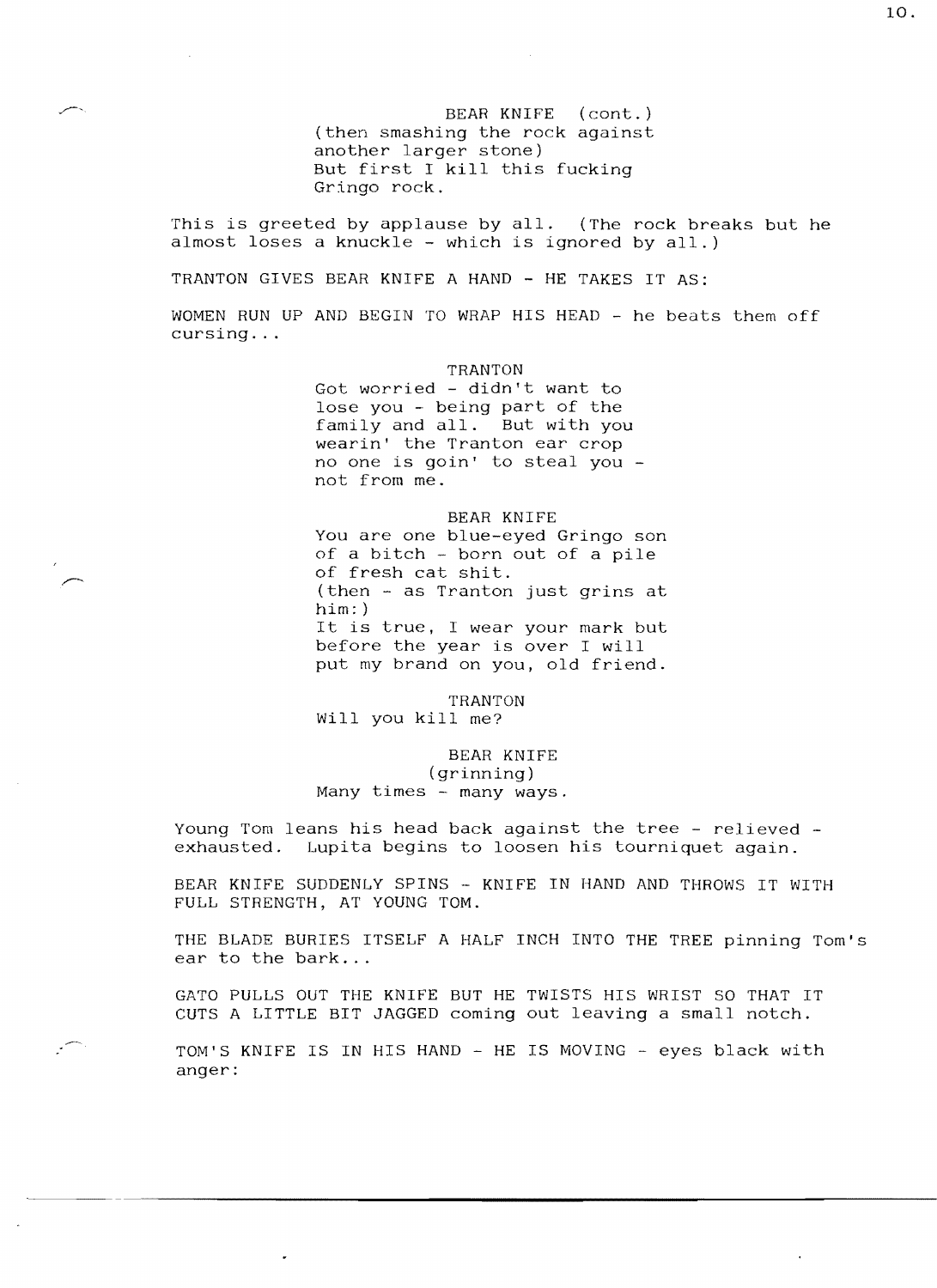GATO BACKS AWAY QUICKLY, LAUGHING AS HE DOES. Tom's father Gato's father - Lupita - the entire group - laugh and cheer. Characterizing the irony of different peoples - born enemies but more than sometime friends. The spirit and freedom of life is in them all and if Pita is crying it is not of sadness but the joy of being alive and free and in love.

ALL THE PEOPLE GATHER AROUND AS BEAR KNIFE WALKS INTO THE CENTER OF THE CLEARING.

## BEAR KNIFE (as Tranton joins him) And how shall they be married?

# TRANTON

(bellowing out) They will be married with a preacher -A god damned - honest to the Bible -Holy Word packin' preacher in a proper church.

#### TOM

Ain't a church in more than 50 miles.

## TRANTON

Then by God, I'll build one. A back-sliding - soaking wet Baptish church to put all you heathens to shame and on the road to heaven.

### BEAR KNIFE

Your church is to build graves. Our gods give life.

## YOUNG TOM

(as Lupita bandages his ear) No - we marry Commanche as my tribe wants - As I want. If my wife wants to become a Christian we'll have a Christian marriage.<br>Hell! I don't even know if I'm I don't even know if I'm a Christian.

# (then: ) To the father of my wife I will give thirty of my father's finest ponies.

GATO (as Tranton starts to protest) And my snake brother and I will run the buffalo - together.

**..** 

11.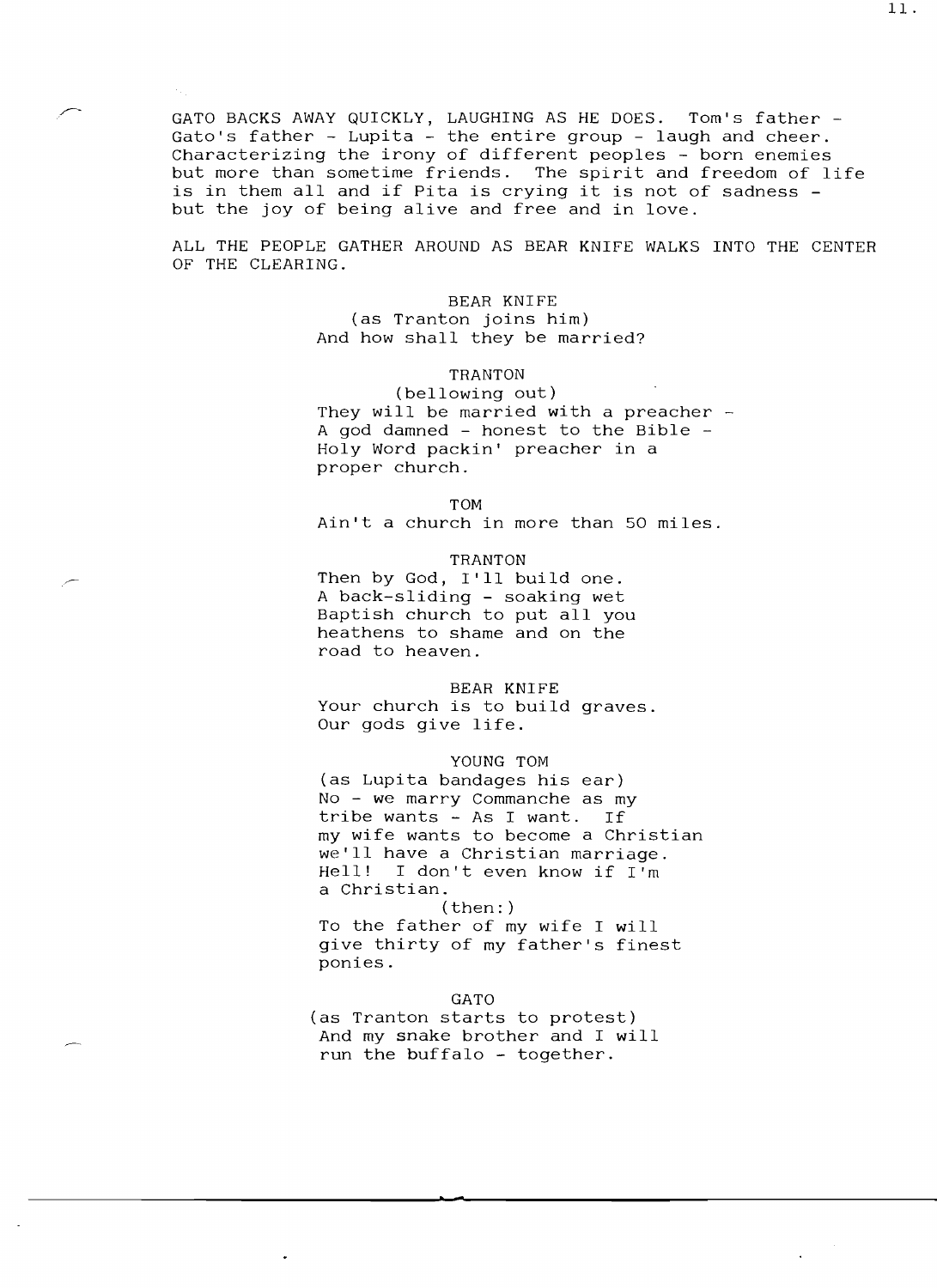There is a general reaction - this is a rare honor.

GATO (after a long moment, to Bear Knife and Tranton) And when the time comes being as you - our children - will brand each other - forever.

## BEAR KNIFE

But even as they mend  $-$  it will go - all of it - what we have shared will change and the brands will become different, and the ear marks will become different, and our land... (then to Tranton)

and our life will be gone.

GATO Perhaps you speak the truth. But not for 1000 winters.

PITA CROSSES TO TRANTON HOLDING OUT HER KNIFE.

PITA I would wear your mark as does my husband and my father.

TRANTON That is for your husband - my son to decide.

### PITA

And you  $---?$ 

THERE IS ONE MOMENT OF SILENCE - THEN TRANTON NODS. She moves toward him.

HE STANDS SILENT LOOKING AT THIS GIRL FEELING THE TRIBAL JOINING - knowing he has always been a part of these people and when they are gone - so will he be.

SHE MARKS HIM WITH THE COMMANCHE LIFE SIGN AND steps back.

DURING THE ABOVE A NOISE HAS BEEN GROWING IN THE BACKGROUND like the sound of distant thunder. Tranton turns to Bear Knife:

> TRANTON There will be no more fighting. My cattle will travel the Chisolm trail away from your land.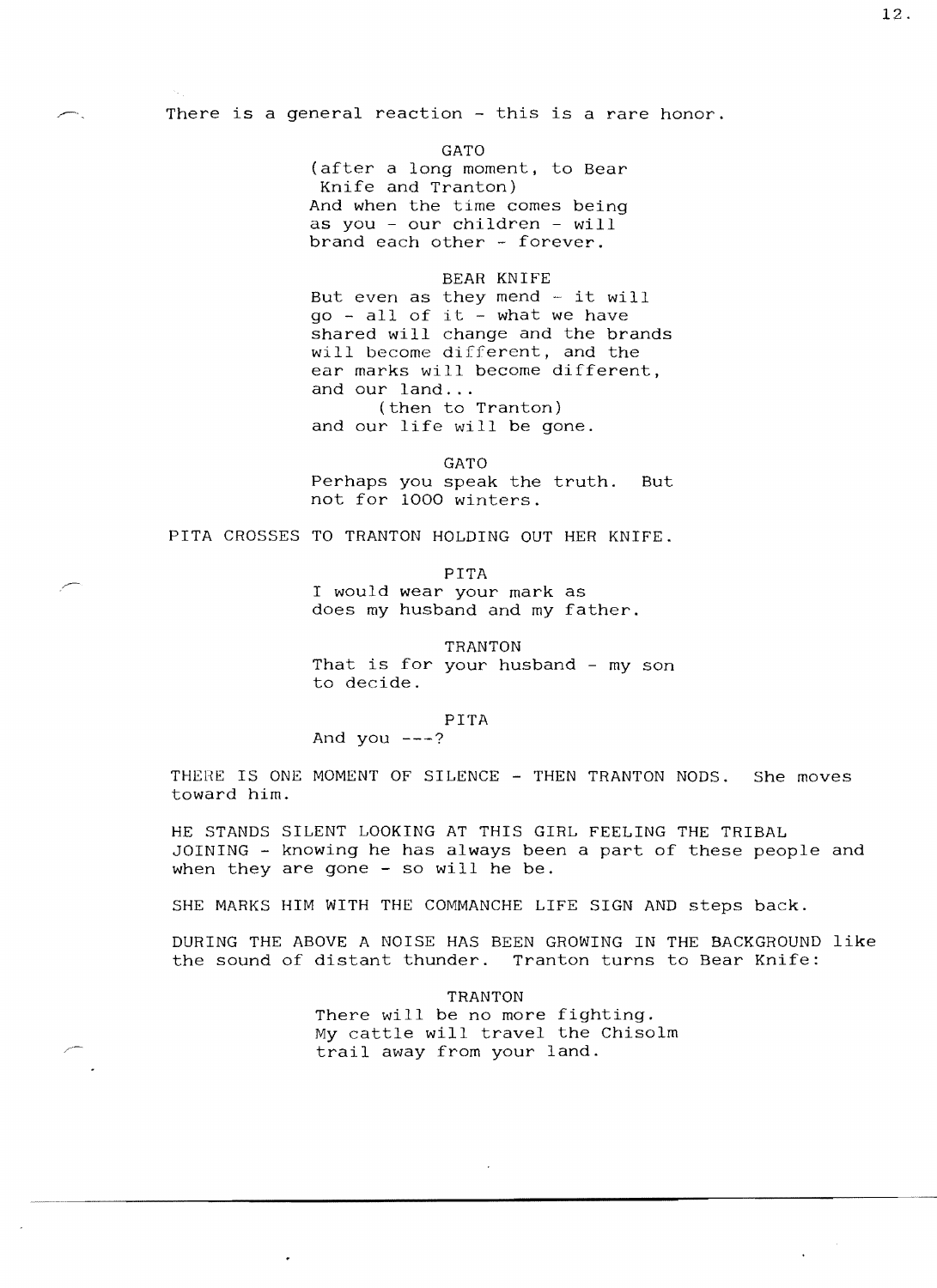#### BEAR KNIFE

No - all the land is ours. If you come with cattle it will be as before.

TRANTON

Then we will be dead and eating buffalo tongue in your lodges in the sky.

THE SOUND HAS BEEN BUILDING AND SUDDENLY:

EIGHT BIG LONGHORNS - WILD AS AN ELK AND MEAN AS GRIZZLY BEARS BREAK INTO the clearing followed by two of Tranton's cowboys:

ARCH BUTLER AND LEE ROY KANTZ. Everyone takes cover except Tranton and Bear Knife - the cattle begin to mill.

ARCH

We got eight, Case. Maybe 15 to 20 more still up them canyons.

## TRANTON

Push 'em on down to the corral. Then take Dillon and String-Fellow<br>and go back up and get 'em. All and go back up and get 'em. of 'em. We'll leave in ten days, and I want every horn on the trail WITH ME - MOVING NORTH!

BEAR KNIFE - SEEING THE END OF HIS WORLD - is oblivious to everything - then:

ONE BIG OLD BLUE LONGHORN STEER TAKES A LIKING TO TRANTON AND DIPPING HIS HORNS moves toward him at a flat run.

TRANTON HITS THE NEAREST TREE - CLIMBING...

EVERYONE REACTS TO THIS WITH LAUGHTER - ONLY BEAR KNIFE STANDS IMMOVABLE AS:

ARCH AND LEE ROY MOVE THE CATTLE OUT OF THE CLEARING - IGNORING THE SOUND OF A GIANT HELICOPTER GRINDING AND CLATTERING over them burying the sound of the disappearing longhorns ... unnoticed by everyone except:

BEAR KNIFE (in foreground) WHO LOOKS UP AT:

THE BIGGEST - BRIGHTEST - NEWEST HELICOPTER EVER BUILT (AND OWNED) BY TRANTON OIL - FLYING OVER THE CLEARING.

EXT. -INT.- HELICOPTER - OVER TEXAS - A SERIES OF ANGLES -